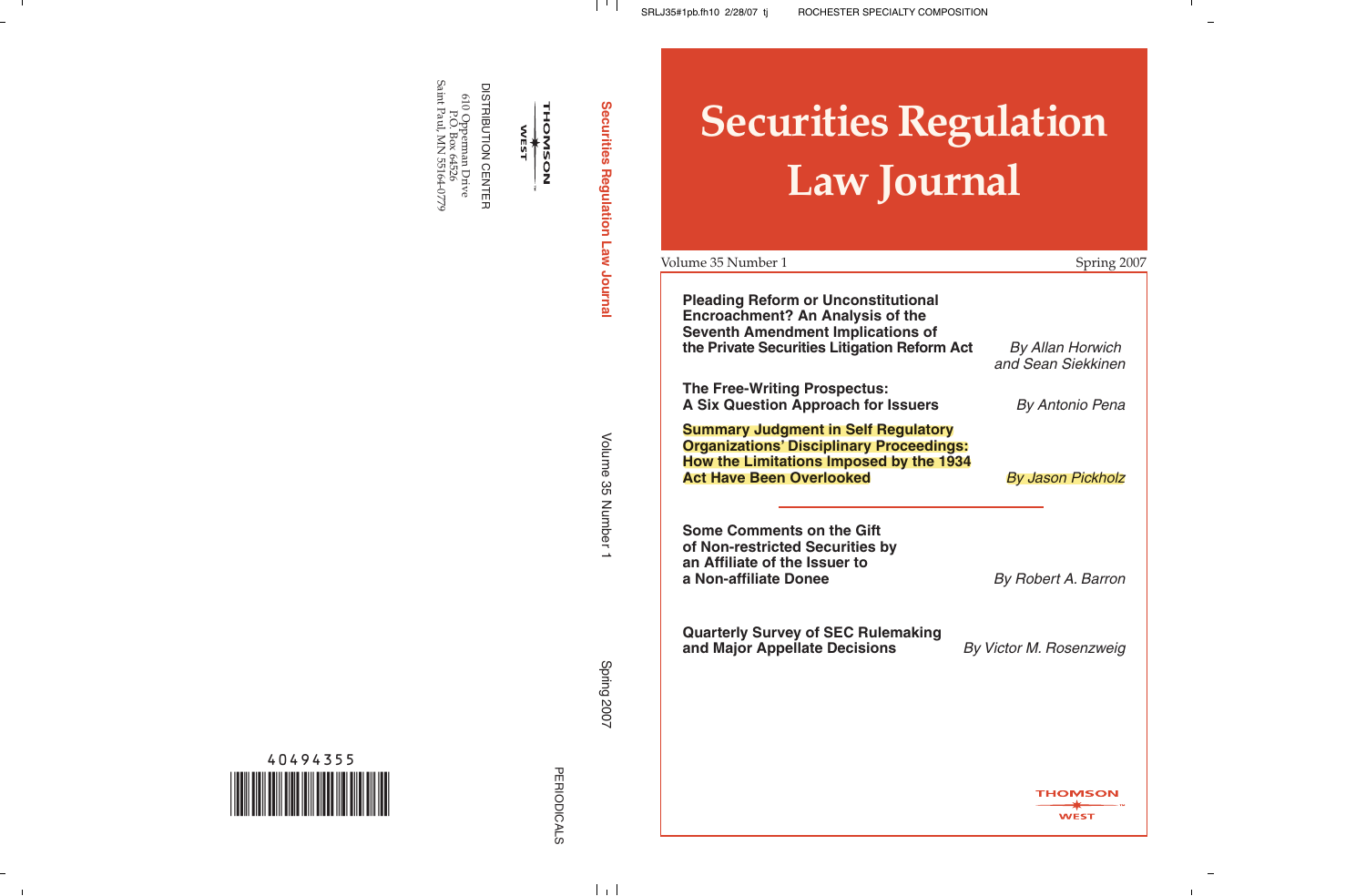# **Summary Judgment in Self Regulatory Organizations' Disciplinary Proceedings: How the Limitations Imposed by the 1934 Act Have Been Overlooked**

# **By Jason Pickholz<sup>1</sup>**

For seventy years, litigants in federal courts have sought to resolve all or part of their respective disputes prior to trial through the use of summary judgment motions. Some States, such as New York, have recognized summary judgment motions for even longer.<sup>2</sup> In England, summary judgment was used extensively for at least 50 years before the United States formally incorporated it into the Federal Rules of Civil Procedure.<sup>3</sup>

Pursuant to Rule 56 of the Federal Rules of Civil Procedure, any party seeking to recover upon a claim, counterclaim, or cross-claim, or to obtain a declaratory judgment, or any party against whom such a claim is made, is entitled to move for a summary judgment in that party's favor.<sup>4</sup> Such a motion may be made 20 days after the commencement of the action or after service of a motion for summary judgment by a party seeking a recovery or declaratory judgment; it may be made at any time by a party against whom such relief is sought.<sup>5</sup> The summary judgment motion may be made with or without supporting affidavits.<sup>6</sup> The motion may request a ruling as to part or all of the ultimate relief sought in the action, $^7$ and may seek judgment on the issue of liability even though there remains a genuine issue as to the amount of damages.<sup>8</sup>

The two part test that federal courts apply in determining whether to grant or deny a motion for summary judgment is familiar to most federal court litigators:

The judgment sought shall be rendered forthwith if the pleadings, depositions, answers to interrogatories, and admissions on file, together with the affidavits, if any, show that there is no genuine issue as to any material fact and that the moving party is entitled to judgment as a matter of law.<sup>9</sup>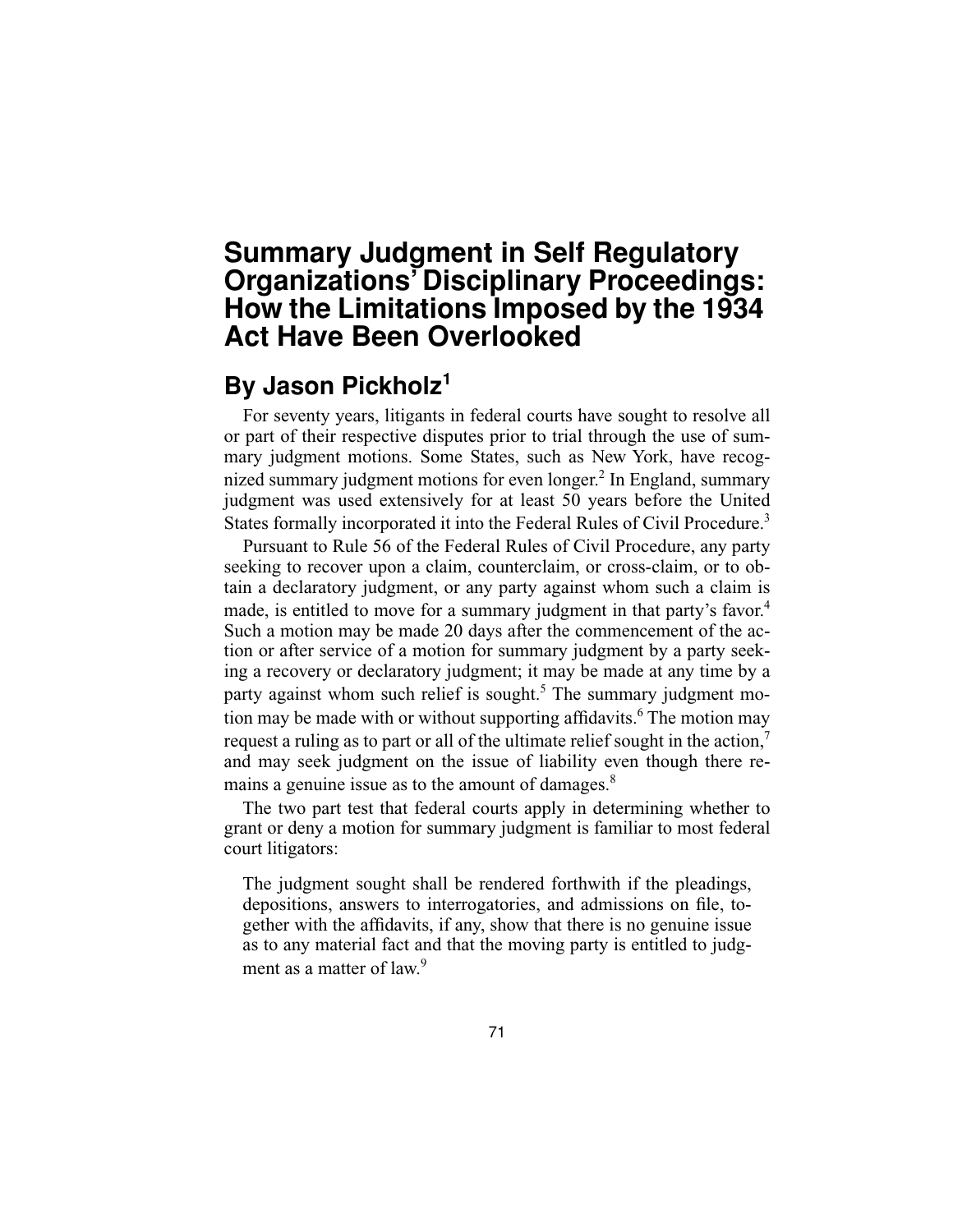Once the movant has made and supported its motion as provided for in Rule 56, the opposing party "may not rest upon the mere allegations or denials of the adverse party's pleading, but the adverse party's response, by affidavits or otherwise as provided in this rule, must set forth specific facts showing that there is a genuine issue for trial."10 However, if the evidence submitted by the movant does not establish the absence of a genuine issue of material fact, "summary judgment must be denied even if no opposing evidentiary matter is presented."11 Summary judgment may also be "inappropriate where the party opposing it shows under subdivision (f) that he cannot at the time present facts essential to justify his opposition."<sup>12</sup>

#### **Some Justifications for Summary Judgment in Courtroom Cases**

Summary judgment serves many important purposes. Issues of fact are for a jury to determine. Where there is no true issue of fact that could affect the ultimate outcome of the action, there is nothing for the jury to resolve. Nor should the case be submitted to a jury on the assumption, or hope, that they will "get it right". If there is no issue of material fact, and one party is clearly entitled to judgment as a matter of law, submitting the case to trial creates an enhanced risk of confusing a jury and the possibility of its rendering a verdict that runs counter to the uncontroverted evidence. While a federal court can grant a judgment notwithstanding the verdict following trial, it would seem to be a waste of the time and resources of all involved  $-$  judge, jury, parties, and their attorneys  $-$  to have to endure a full trial in a civil action where there is no issue of material fact and the movant is entitled to judgment as a matter of law.

Where there are no material issues of fact, allowing a court to resolve the legal issues without a trial spares the parties from having to absorb the ever increasing costs, expenses, and legal fees associated with a trial. It also helps to alleviate the overcrowding of the court's docket by allowing the court to resolve some or all of the issues on the motion, thereby freeing blocks of valuable courtroom time for cases involving true factual issues in controversy. In addition, in an era where reforming the system of jury service has become a prominent concern, summary judgment helps to ensure that jurors are not unfairly abused by being asked or compelled to take time off from their work or families to hear cases in which there is no live controversy for them to determine and only one possible outcome after trial.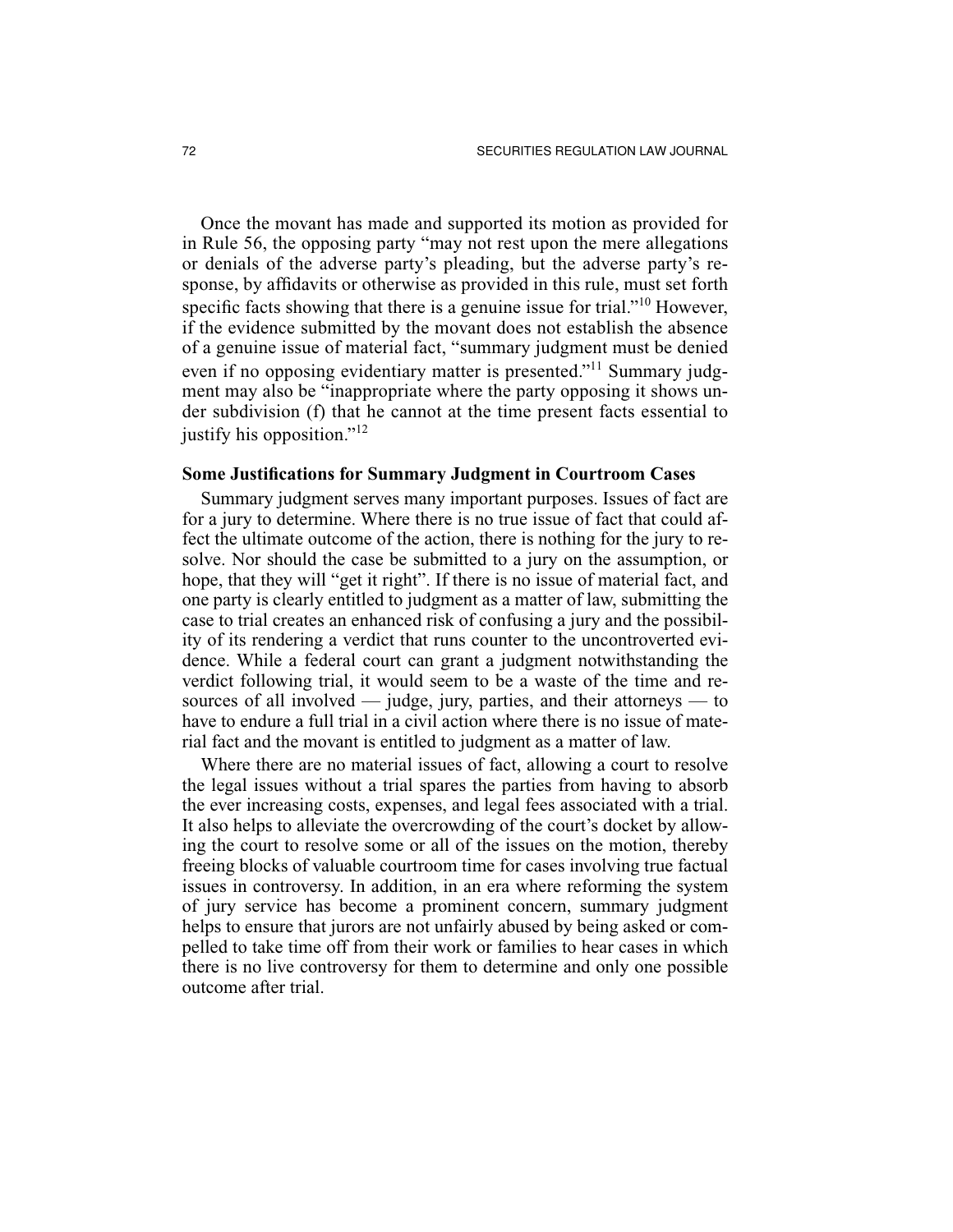## **The Case for Extending Summary Judgment to SRO Disciplinary Proceedings in the Securities Industry**

Given the important purposes served by summary judgment in the courts, it would seem similarly logical and practical to extend such procedures to other adjudicative forums, such as to self regulatory organizations ("SROs") in the securities industry.

Where courtroom trials impose burdens on the court's budget and the courthouse staff, in disciplinary proceedings involving their Members and Associated Persons, SROs like the National Association of Securities Dealers ("NASD") and the New York Stock Exchange ("NYSE") have to pay salaries to Hearing Officers to hear the controversy<sup>13</sup> and to staff administrators to administer and coordinate the proceedings. The SROs have to pay for hearing rooms and incur other related costs and expenses, and have to pay salaries to their regulatory and enforcement staff while they conduct full disciplinary hearings. Respondents, too, have to incur legal fees and related costs and expenses to litigate disciplinary hearings that can last for days or even weeks, as do courtroom litigants. Witnesses, be they third party witnesses, experts, or members of the NASD's investigatory staff, have to take time off from work to testify at full evidentiary hearings, as do witnesses in courtroom trials.

Each SRO has its own regulatory and/or enforcement staff, which of necessity consists of a limited pool of attorneys charged with investigating and bringing disciplinary charges to address potential violations of federal securities laws and the SRO's own rules of conduct. In addition, each SRO maintains its own limited pool of professional disciplinary Hearing Officers. Where there is no issue of material fact, and one of the parties to the disciplinary proceeding is entitled to judgment as a matter of law under the federal securities laws, resolving the dispute through summary judgment in advance of a full hearing on the merits, which can often take days or weeks, allows the SRO's regulatory and/or enforcement staff to turn their efforts to other potential violators, thereby helping to protect even more investors. It also allows the Hearing Officers to move on to other pending disciplinary actions where there may be issues of material fact requiring their attention. In addition, where a Member or Associated Person who has violated the law remains licensed and active in the securities industry, a summary judgment ruling barring the Member or Associated Person from working in the securities industry helps to protect further unwary members of the investing public who might otherwise be injured due to the delay before a full hearing can be had and the disciplinary ruling entered.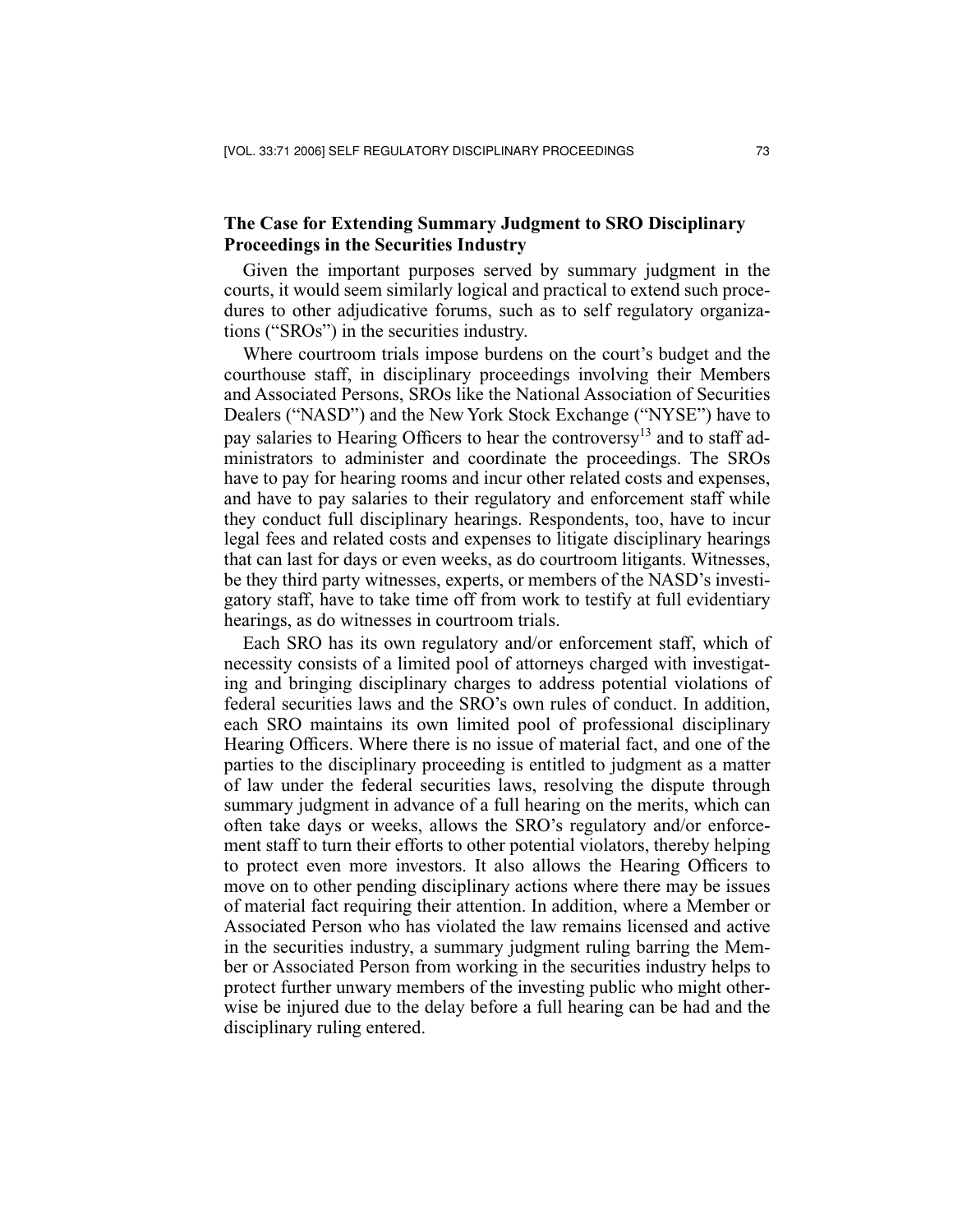From the respondent's perspective, where a Member or Associated Person did nothing wrong, or did do something wrong but the conduct under question had some justification or there were mitigating circumstances, summary judgment may be of benefit to that Member or Associated Person. The mere institution of disciplinary proceedings and the related publicity, especially where it is accompanied by a press release issued by the SRO's regulatory or enforcement division, or where the allegations or proceedings generate third party media coverage or become the subject of discussion or debate on the Internet in chat rooms, blogs, or otherwise, can have a serious detrimental effect on the business and reputation of a regulated Member or Associated Person.

The longer the disciplinary proceeding drags on without resolution, the more customers might transfer their accounts from the Member institution or Associated Person. Potential new customers, faced with a choice of institutions and brokers, out of caution might chose to do business with a competitor.

Reputational damage in some instances could extend beyond the business community to the social and/or personal relationships of the individuals charged. It is not unheard of for persons accused in disciplinary proceedings to find their friends suddenly keeping some distance so as not to be associated with the accused, for charitable or social organizations to decline contributions lest the funds used for those donations be determined to have come from ill-gotten gains, and so forth. All of these things can occur on the mere filing of disciplinary charges, before any evidence or proofs have even been offered let alone tested. Under these circumstances, it might well be in the Member or Associated Person's interest to be able to present its case on a summary disposition motion and obtain a swift dismissal or other favorable ruling, such as a finding that the alleged violation was merely procedural in nature and has already been remedied by the Member or Associated Person such that it is unlikely to occur again.

In light of these concerns and considerations, and others, some SROs have in fact adopted summary judgment procedures in their disciplinary proceedings, and have been utilizing those procedures for many years. For example, the NASD has adopted a "summary disposition" proceeding, which can be found in NASD Rule 9264. As everyone in the securities industry must be registered with the NASD, Rule 9264 and the NASD's summary disposition procedure serves as a good illustration for purposes of this article.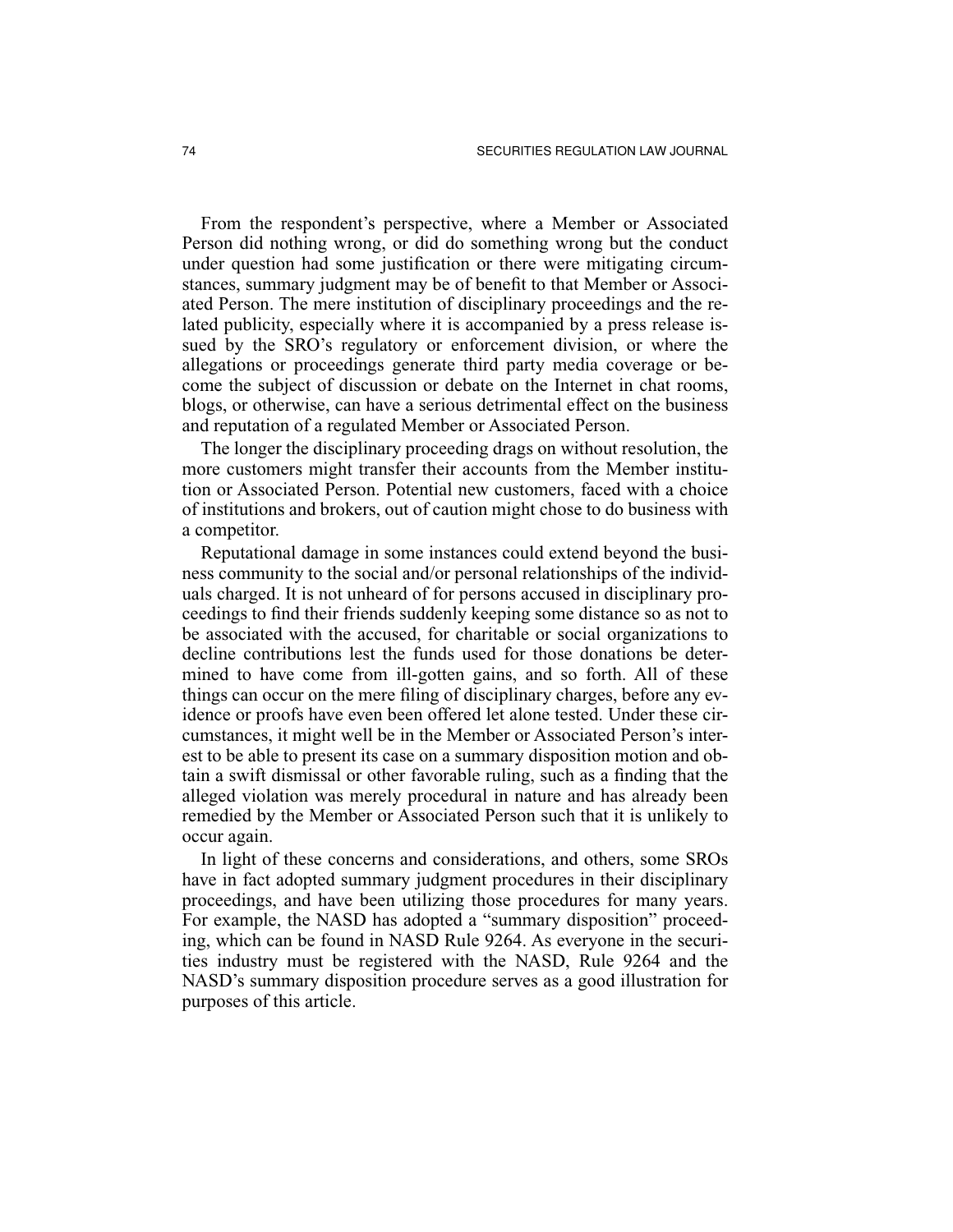#### **The NASD's Incorporation of Summary Judgment in Rule 9264**

For many years, the NASD has relied on its Rule 9264 to justify its use of summary disposition to obtain final determinations in its disciplinary proceedings without necessitating a full hearing on the merits.<sup>14</sup> Rule 9264(e) provides that "The Hearing Panel … may grant the motion for summary disposition if there is no genuine issue with regard to any material fact *and* the Party that files the motion is *entitled* to summary disposition as a matter of law."<sup>15</sup>

Under the NASD's interpretation of its rule, either the complainant or a respondent may move for summary disposition on any or all of the causes of action in the Complaint or any affirmative defenses asserted in the Answer. Most commonly, it is the NASD's Division of Enforcement ("DOE") or Market Regulation Department ("MRD") that moves for a summary disposition ruling suspending or barring a Member or Associated Person from the securities industry. Members and Associated Persons more often desire to have their positions heard by the Hearing Officers during a full hearing on the merits, where they can present documentary evidence and witnesses and cross-examine DOE's or MRD's witnesses live.<sup>16</sup>

Rule 9264 summary "disposition" resembles summary judgment in the federal courts in many respects. In fact, the NASD often analogizes its summary disposition proceedings to motions for summary judgment in federal court, and professes to have "downloaded" Rule 56 of the Federal Rules of Civil Procedure into its proceedings and interpretations of the NASD Code.<sup>17</sup>

There are certain key differences between summary disposition in an NASD disciplinary proceeding and summary judgment in federal court, though. As noted above, in federal courts, summary judgment motions are typically made after full discovery, and may be denied where the opposing party is unable at that time to present facts essential to justify its opposition.18 By contrast, in NASD disciplinary proceedings the respondent typically receives little meaningful document discovery from the NASD in advance of a full hearing on the merits. Not infrequently, DOE or MRD submit as "evidence" in support of their summary disposition motions summary charts created by their legal staff or examiners. Motions for the underlying data, so as to enable a respondent to test the summaries and their underlying assumptions, are routinely denied by NASD disciplinary Hearing Officers.19 Moreover, unlike in federal court, in NASD disciplinary proceedings, the respondent is rarely if ever permitted to take depositions of either the NASD staff, its examiners who create the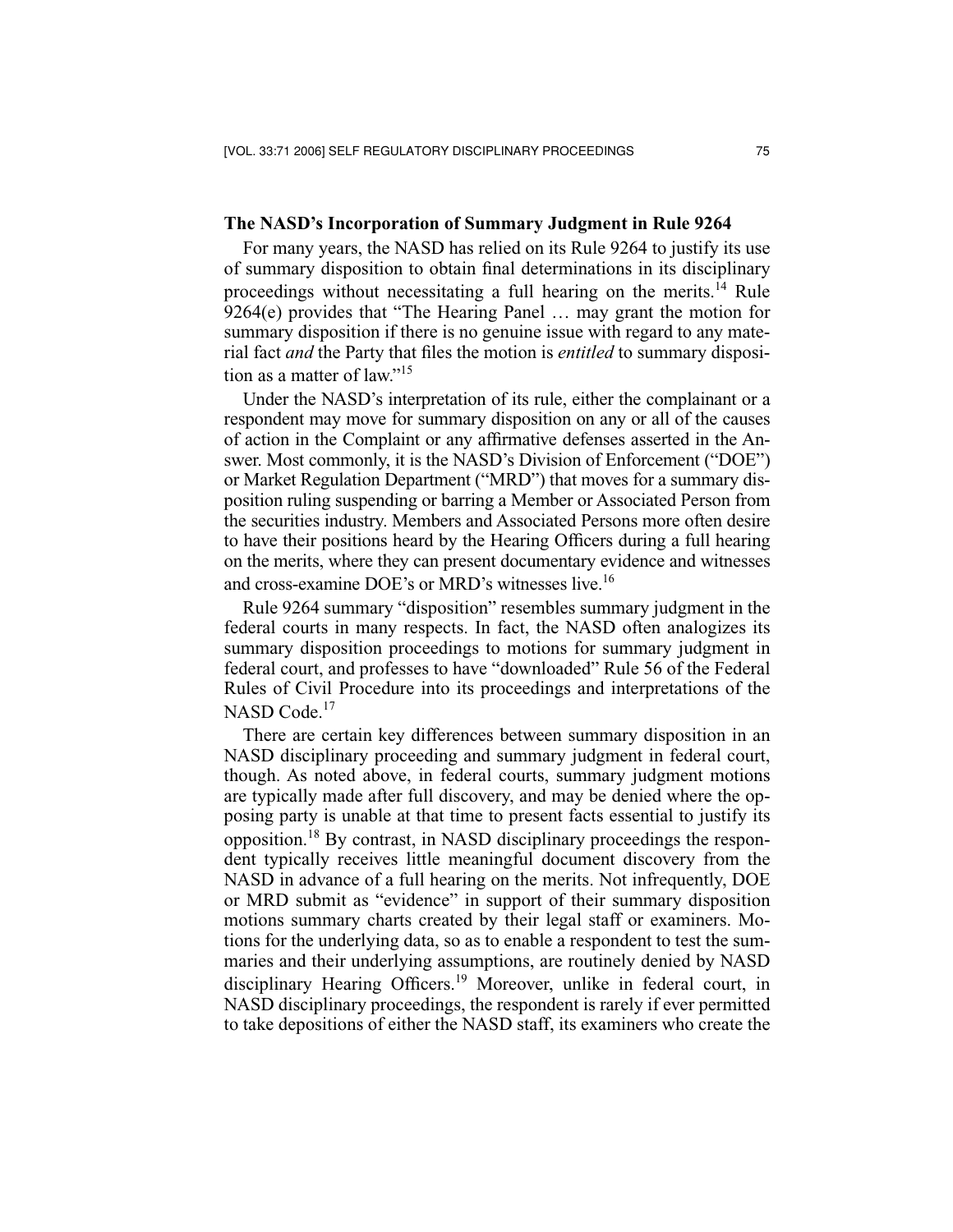summaries and swear to them in affidavits, or third party witnesses who allegedly provided the underlying data to DOE or MRD.<sup>20</sup>

Another difference between summary disposition in NASD disciplinary proceedings and summary judgment in federal court cases is in the appellate review process. In federal court, a party may appeal the grant of summary judgment to a Court of Appeals, and from there may petition the United States Supreme Court for certiorari if it so desired. The District Court's summary judgment ruling becomes effective upon its issuance, though, unless a motion for a stay of the ruling is made and granted.

The respondent in an NASD disciplinary proceeding has the right to appeal the summary disposition order to the NASD's National Adjudicatory Council ("NAC"), in which case the summary disposition order is automatically stayed until the NAC rules on the appeal. If the NAC affirms the ruling of the Hearing Panel, the suspension or bar, or such other summary disposition order as the NASD's Office of Hearing Officers ("OHO") issued, becomes effective and permanent. The respondent does have the right to appeal the NAC's ruling to the United States Securities and Exchange Commission ("SEC"), and if necessary to appeal the SEC's ruling to a United States Court of Appeals. However, the summary disposition ruling will remain in full force and effect unless and until the respondent obtains a reversal from either the SEC or the Court of Appeals — a difficult task to say the least, as can be confirmed by anyone who has attempted it.

Part of the difficulty in obtaining reversals of such grants of summary disposition stems from the NASD's repeated claim that it is a private Delaware corporation and not a governmental or quasi-governmental agency, and therefore its disciplinary rulings are not subject to the same Constitutional standards or standards of review as are the summary judgment rulings of federal courts. It is also difficult to convince the SEC or a federal Court of Appeals to overturn *on the merits* a ruling based on the often meager facts that a respondent can place in the Record during the summary disposition hearing given the circumscribed nature of discovery in NASD disciplinary hearings.

## **The NASD's Use of Summary Disposition to Obtain Rulings In Disciplinary Proceedings Under Rule 8210**

At this point, an example of the NASD's use of summary disposition would be beneficial. One of the most common types of disciplinary proceedings in which DOE or MRD seek, and often obtain, summary disposition rulings are those brought under NASD Procedural Rule 8210.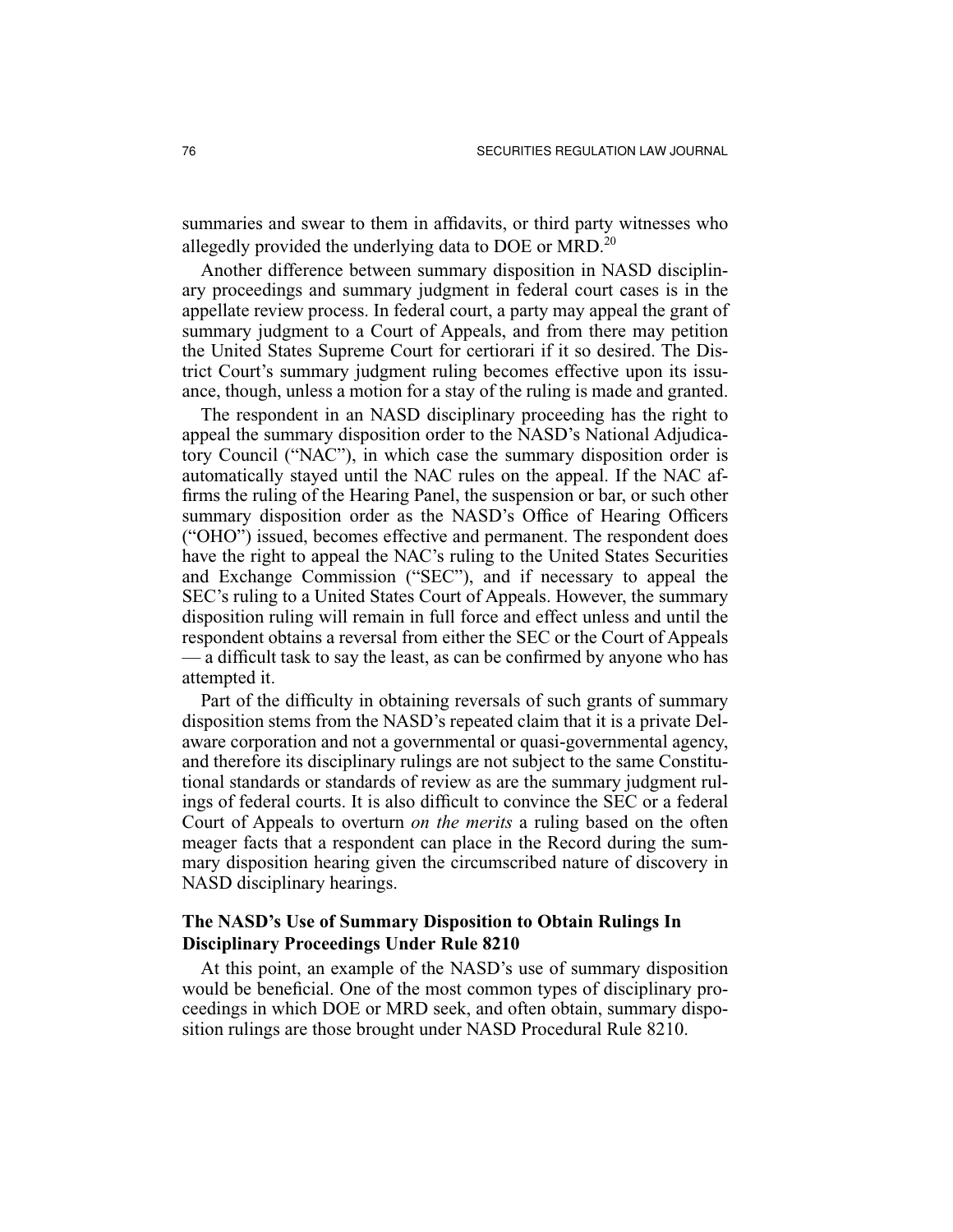Securities litigators representing corporate and individual clients before the NASD tend to be familiar with the flow of a common disciplinary proceeding. Early on, either at the initial step or after engaging in some preliminary informal fact gathering, NASD staff working in its DOE, MRD, or some other department begin serving requests on NASD Member institutions or their Associated Persons for responses to written questions, production of documents, and/or for investigative testimony sworn to before a notary public pursuant to NASD Procedural Rule 8210.

NASD Rule 8210(c) states in absolute terms that "No member or person shall fail to provide information or testimony or to permit an inspection and copying of books, records, or accounts pursuant to this Rule." As most securities litigators who interact with the NASD know, a Rule 8210 demand is not so much a request as it is an order to Members or Associated Persons who are registered with the NASD. The NASD Code does not even use the word "request", but rather grants to NASD staff the "right" to "require" full compliance with Rule  $8210$  demands.<sup>21</sup>

Compliance is compelled by virtue of the fact that a violation of Rule 8210 can be punished by the imposition of a permanent lifetime bar from the securities industry for individuals, or severe sanctions up to and including expulsion of the broker-dealer Member.<sup>22</sup> Such penalties are theoretically available even where the Member or Associated Person refuses to answer just a single question posed by the NASD staff. It does not matter whether that single refusal is in an initial letter response to a written Rule 8210 demand from the NASD or in response to a particular question posed during investigative testimony. In fact, the NASD has consistently taken the position that an Associated Person is not permitted to avail him or herself of basic constitutional rights and may not invoke the Fifth Amendment right not to bear witness against oneself in its disciplinary proceedings. Doing so, in the NASD's eyes, is akin to refusing to answer the Rule 8210 request, exposing the Associated Person to a potential lifetime bar from the securities industry.

It might seem relatively simple for DOE or MRD to prove a violation of Rule 8210, at least under certain circumstances. For instance, where DOE or MRD send a letter requesting information under Rule 8210, and the Member or Associated Person either fails to respond or submits a letter, either directly or through counsel, stating either that it refuses to respond or that the individual asserts his or her Fifth Amendment or other Constitutional rights, the proofs would seem to be straightforward and no material issue of fact would seem to exist as to the noncompliance with the Rule 8210 request. Given the NASD's interpretation of Rule 8210 as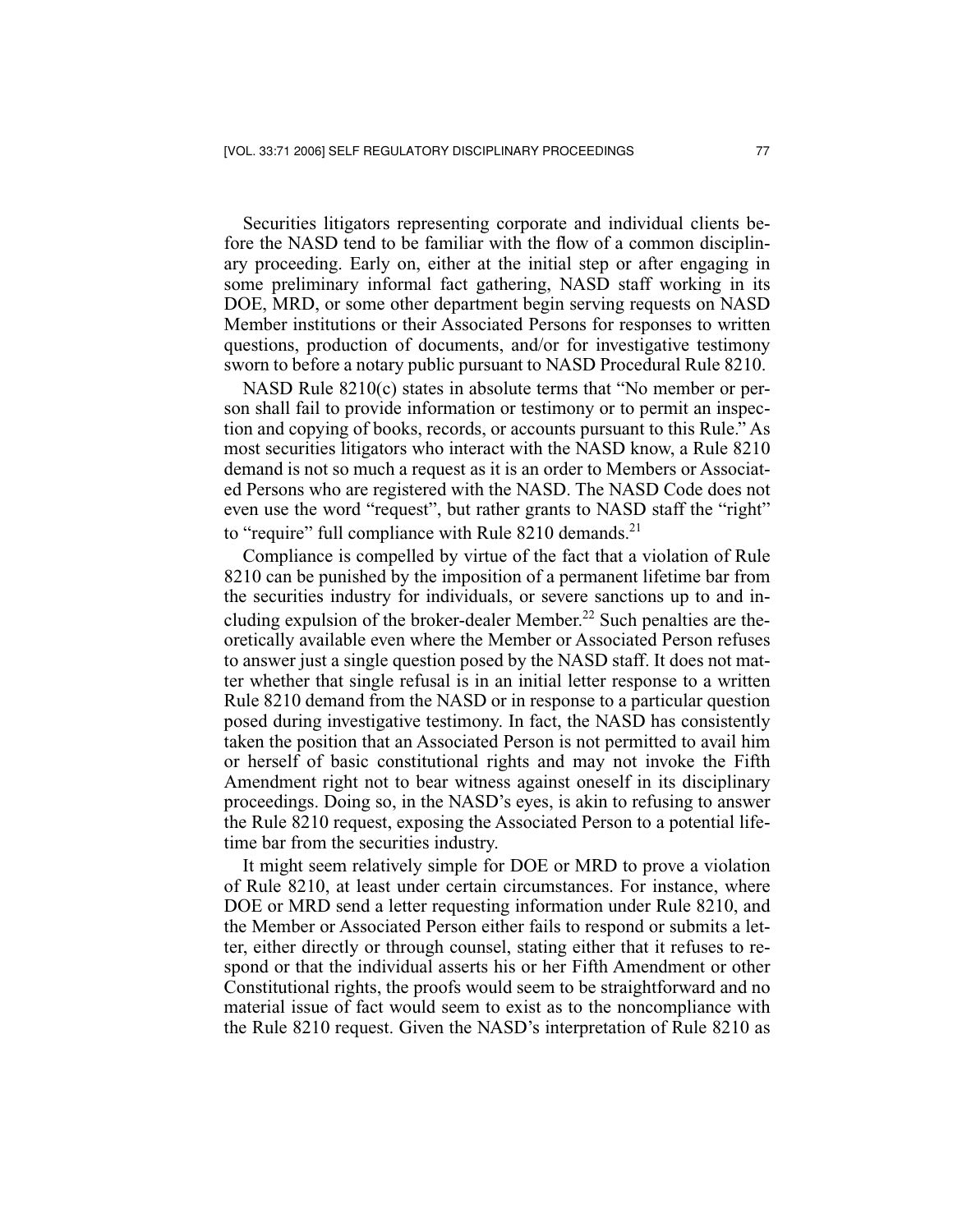requiring absolute compliance, in many situations any explanation the respondent offers would most likely go to mitigation for purposes of punishment (*i.e*., damages, but not liability, were it analogized to the summary judgment standards of Rule 56 in federal courts).

Moreover, the possibility of a respondent being able to offer "evidence" sufficient to raise a material issue of fact would seem to be remote in many cases, given the dearth of available discovery under the NASD Code, as explained above. In reality, lifetime bars from the securities industry for individuals have become virtually automatic for alleged violations of Rule  $8210<sup>23</sup>$  absent extenuating circumstances such as the respondent's commitment to fully answer the questions posed at some future time, after the conclusion of an ongoing criminal trial,  $^{24}$  and even then such exemptions from temporarily responding are infrequently granted.

Of course, the respondent who is so barred can appeal the summary disposition ruling according to the procedure outlined above. On appeal, attempting to convince the SEC or Court of Appeals that the OHO's grant, or the NAC's affirmance, of summary disposition to DOE or MRD was improper based on the merits of the dispute may seem to some to be the most obvious, or the only, way to obtain a reversal, and a remote one at that. Or so the common thinking goes.

# **Under Section 15A(h)(3) of the Securities Exchange Act of 1934, the NASD is Only Entitled to Summary Disposition in Two Specific Instances**

As noted above, the use of summary disposition in NASD disciplinary procedures may seem to make sense. But despite the logic and convenience of employing a summary disposition procedure, and the frequency with which it has been used, is the NASD actually authorized to impose discipline on its Members and Associated Persons through summary procedures, or must it afford its Members and Associated Persons an opportunity to be heard on the merits at a full and fair evidentiary hearing?

The NASD is a creature of statute, 15 U.S.C. §78o-3, and its power to discipline Members and Associated persons flows from that statute, the rules promulgated thereunder, and the prior approval by the SEC of the NASD's own rules, which *must* be consistent with the Securities Exchange Act of  $1934<sup>25</sup>$  The source of the NASD's power to discipline Members and Associated Persons is 15 U.S.C. §78o-3(h) (Section 15A(h)), which mandates a full hearing, brought on notice of specifically identified charges, with a full and fair opportunity to defend against such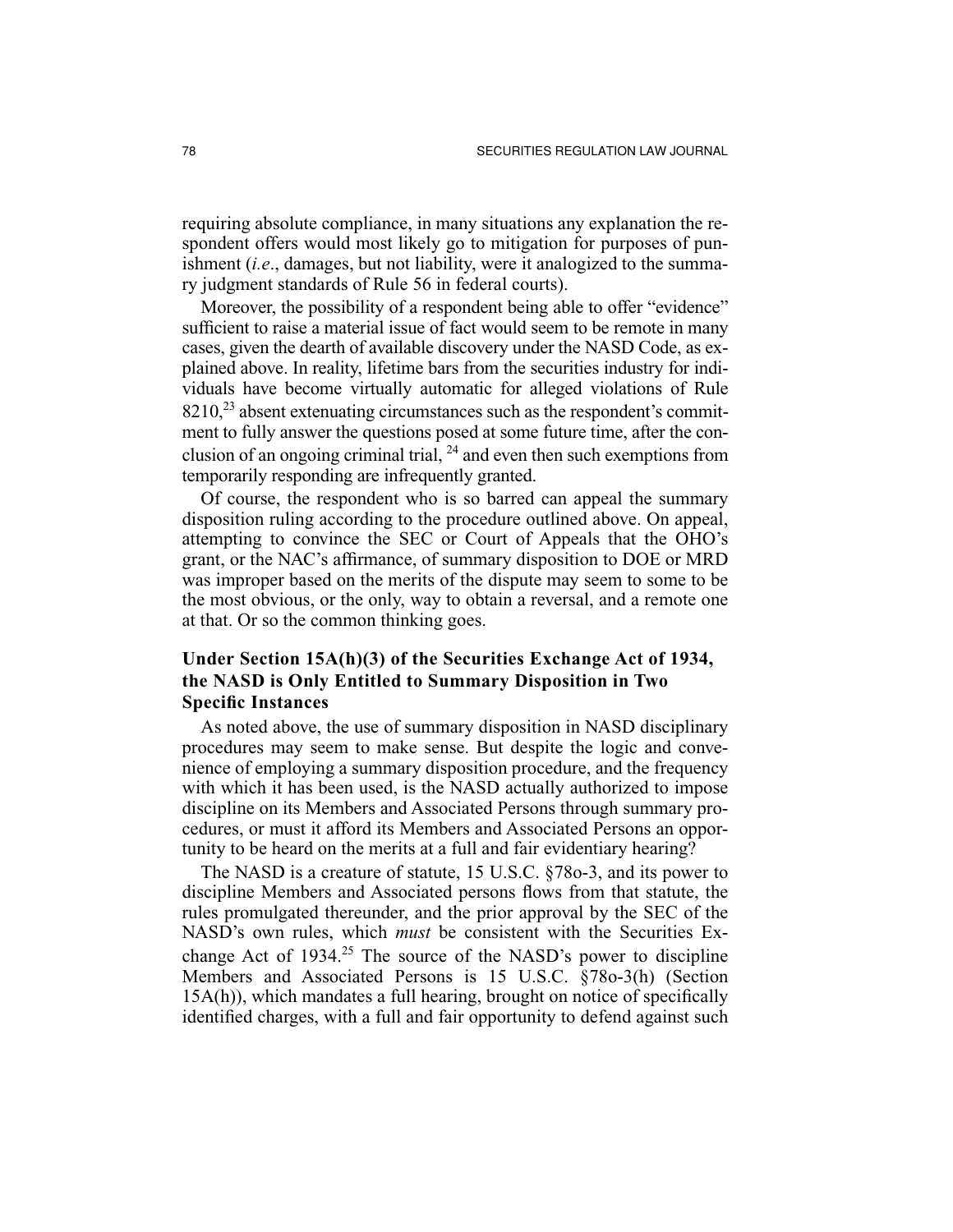charges on the record. As the statute makes clear, there are only two statutory exceptions to this requirement of a full evidentiary hearing, enumerated in 15 U.S.C. §78o-3(h)(3), which provides, in relevant part:

(h) Discipline of registered securities association members and persons associated with members; summary proceedings.

\* \* \* \*

(3) A registered securities association may summarily (A) suspend a member or person associated with a member who has been and is expelled or suspended from any self-regulatory organization or barred or suspended from being associated with a member of any self-regulatory organization, (B) suspend a member who is in such financial or operating difficulty that the association determines and so notifies the Commission that the member cannot be permitted to continue to do business as a member with safety to investors, creditors, other members, or the association, or (C) limit or prohibit any person with respect to access to services offered by the association if subparagraph (A) or (B) of this paragraph is applicable to such person or, in the case of a person who is not a member, if the association determines that such person does not meet the qualification requirements or other prerequisites for such access and such person cannot be permitted to continue to have such access with safety to investors, creditors, members, or the association.<sup>26</sup>

Thus, under the Securities Exchange Act of 1934, the NASD is not entitled to summary disposition except under two very clearly delineated circumstances specifically set forth in the statute, both of which pertain to the character of the respondent and not to the violation alleged. Nowhere does the statute authorize a motion for summary disposition under Rule 9264 with regard to any other condition of which the NASD may complain, including but not limited to Procedural Rule 8210. Although the availability of such a procedure may have seemed convenient to the NASD in prior cases, and even sanctioned by the SEC in its affirmances of NASD "summary dispositions", Congress has plainly delimited the circumstances in which such a procedure may be used.

The NASD may not, by reference to a series of its own precedents, however uniformly adopted they may be, create thereby an implied shortcut to sanctions if Congress has explicitly stated by statute only two very specific types of SRO proceedings that may be conducted as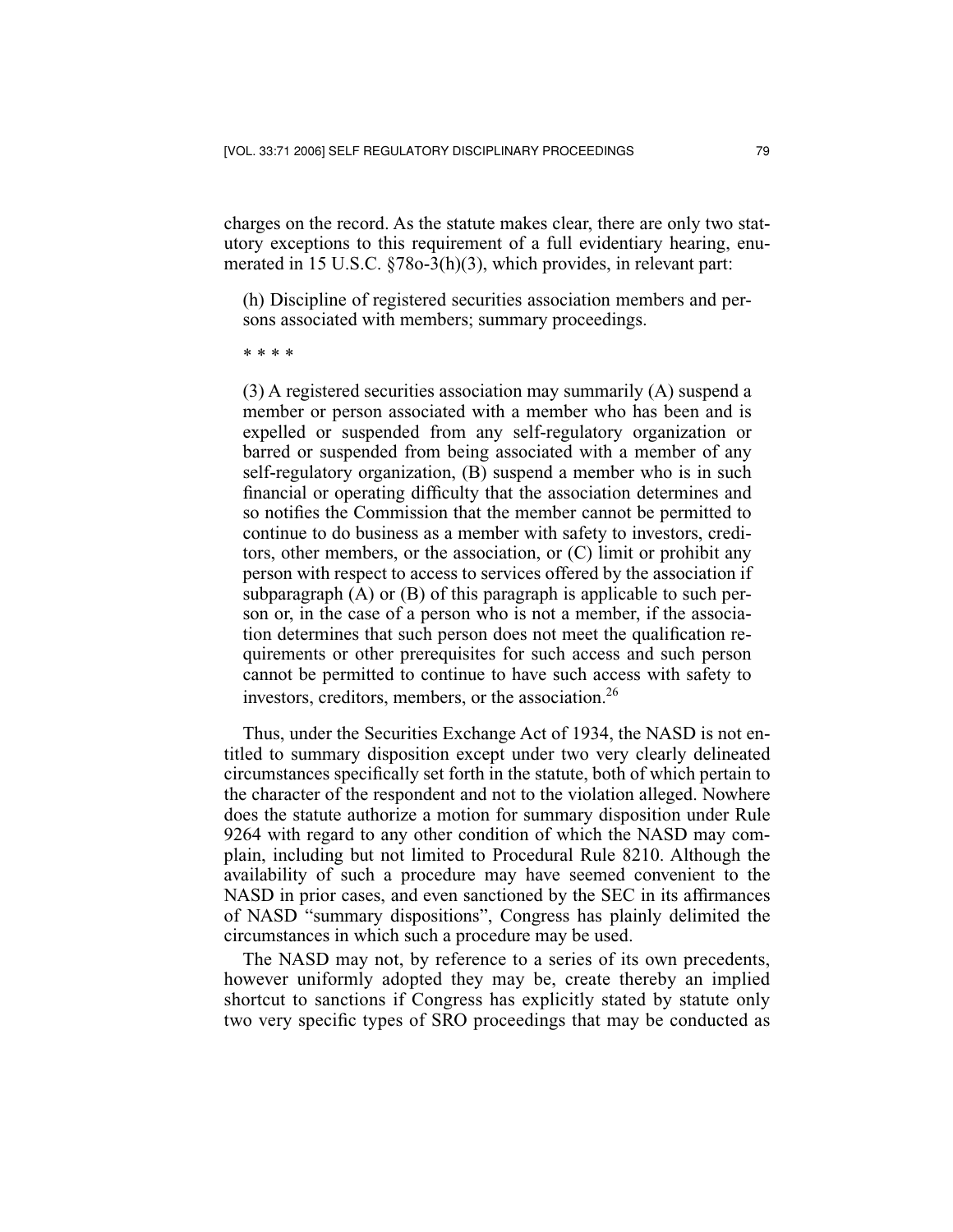"summary proceedings". As the United States Supreme Court observed in rejecting an implied private cause of action for "aiding and abetting" a violation of the federal securities laws, despite the uniform approval of such a cause of action by every United States Court of Appeals for decades, "When Congress wished to provide a … remedy, it knew how to do so and did so expressly".<sup>27</sup>

#### **The NASD Cannot Make Rules that are Inconsistent with the 1934 Act**

The NASD is without authority to make any rule that is inconsistent with or unauthorized by the 1934 Act or any rule promulgated thereunder.28 By statute, SRO rules are explicitly made subject to prior SEC review to ensure that they do not exceed the scope of the SRO's delegated authority.29 Facially, NASD Rule 9264 might not seem to violate the 1934 Act. But the NASD purports to rely on its own Rule 9264 to justify using its summary disposition procedure in a wide range of disciplinary proceedings, including but not limited to those brought for alleged violations of Procedural Rule 8210.

The application of the NASD's Rule 9264 to circumstances beyond the two clearly and unambiguously set forth in the 1934 Act, even if approved of by the SEC, would therefore seem to be unsupported by statute or prevailing law. Rule 9264(e) is an NASD Rule, and as such it cannot trump an Act of the United States Congress. In turn, the SEC would not have the power to approve or amend such a rule, or to adopt an alternative rule of its own, if such rule exceeded the bounds of the 1934 Act.<sup>30</sup>

Moreover, NASD rules are not  $law<sub>1</sub><sup>31</sup>$  and they cannot, absent statutory authority, serve as a basis for a download of Rule 56(c) of the Federal Rules of Civil Procedure into an NASD proceeding. Nor do vague references to Congress's legislative intent, such as an intent generally to protect investors, which are often advanced by the NASD to sustain its extension of Rule 9264, suffice absent clear textual support in the 1934  $Act.<sup>32</sup>$ 

### **Conclusion**

 The only circumstances in which an SRO in the securities industry, like the NASD, is "entitled to summary disposition as a matter of law",<sup>33</sup> are the two instances specifically set forth by Congress in the 1934 Act, 15 U.S.C. §78o-3(h)(3). Alleged violations of other SRO rules, including NASD Rule 8210, do not appear to be among those specifically enumer-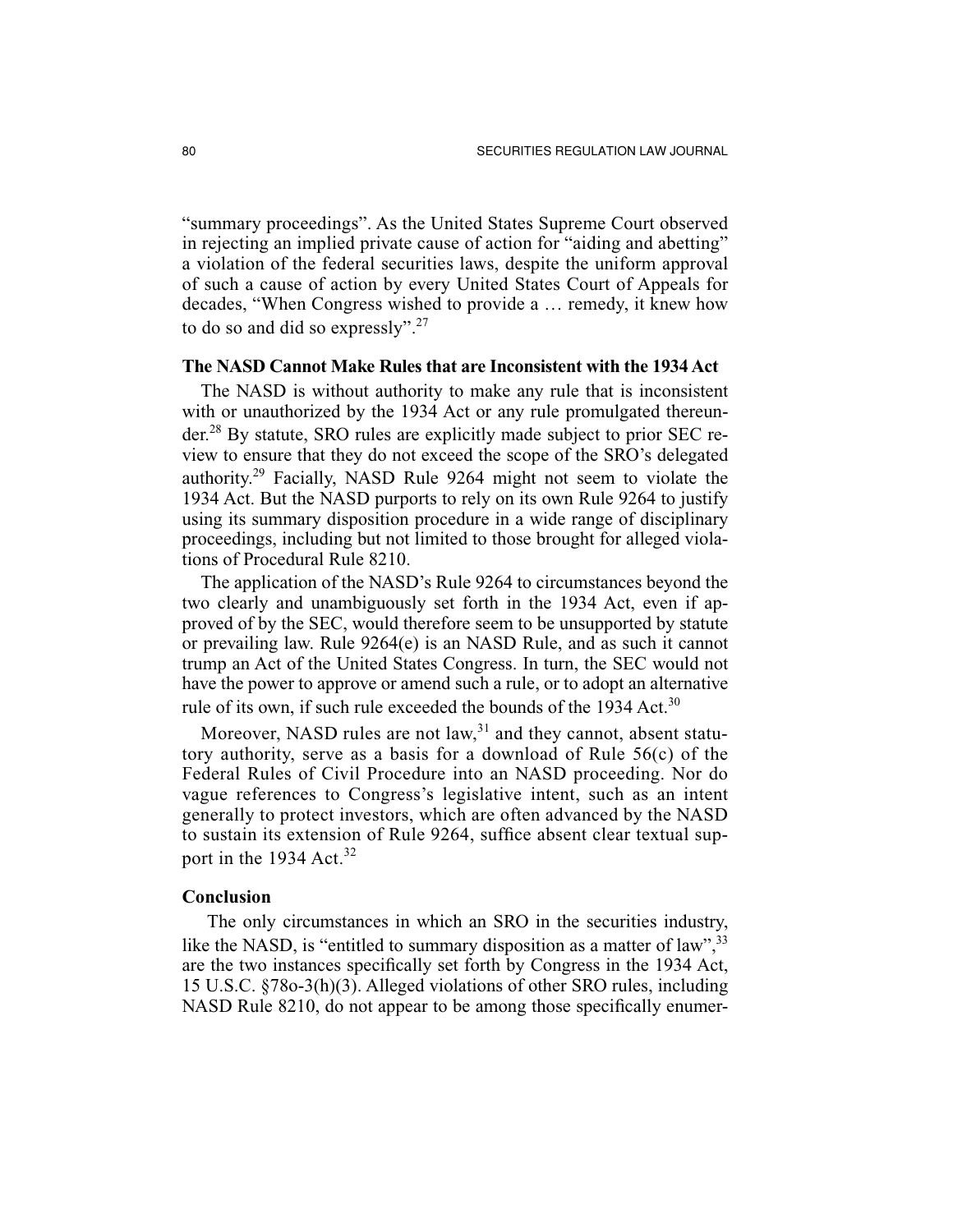ated instances. Nor is any violation of any substantive securities law, rule, regulation, or any other SRO rule or code provision.

Therefore, for any alleged violation of procedural rules like the NASD's Rule 8210, or any alleged substantive violation, SRO Member institutions and their Associated Persons are entitled, as a matter of federal law, to procedurally fair hearings, on the record, where they can crossexamine witnesses and call their own witnesses. To the extent that SROs in the securities industry seek to rely upon their own internal rules or code provisions for the purpose of depriving Member institutions and their Associated Persons of such hearings, the proposed use of those rules or provisions would seem to exceed their statutory basis, and those rules or provisions would thereby be rendered invalid as applied.

Summary disposition has its merits, and it may be a logical procedure for SROs in the securities industry to have available to them in their disciplinary hearings. However, that is an issue that Congress must address if it is so inclined; it is not something that the SROs can implement unilaterally, even with SEC approval, given the clear text of the 1934 Act.

#### **NOTES**

1. Jason Pickholz is a shareholder in Akerman Senterfitt's New York office and is a member of its national White Collar, Parallel Proceedings, and Corporate Advisory Group.

2. Fed. R. Civ. P. 56, Advisory Committee Notes to 1937 Adoption.

3. *Id*.

4. Fed R. Civ. P. 56(a), (b).

5. *Id*.

6. *Id*.

7. *Id*.

8. Fed. R. Civ. P. 56(c).

9. *Id*.

10. Fed. R. Civ. P. 56(e).

11. Fed. R. Civ. P. 56, Advisory Committee Notes to 1963 Amendment.

12. *Id*.; Fed. R. Civ. P. 56(f).

13. It could be argued with equal force that because SRO disciplinary proceedings are heard by professional Hearing Officers rather than by a jury, disciplinary proceedings lack the same concerns regarding juror confusion or verdicts running contrary to the uncontroverted evidence. It could also be argued that costs, expenses, legal fees, and SRO salaries would be incurred for the extensive briefings and hearings required for summary judgment proceedings. Since in disciplinary proceedings the same Hearing Officers who determine a summary judgment motion would be presiding over and making all factual and legal rulings at a full evidentiary hearing, imposing the intermediate step of summary judgment in many instances would not provide significant enough savings in costs, expenses, and fees to overcome the important policy of allowing those who are accused of violations to present their full evidence and to confront their accusers (and their accusers' witnesses) at a live hearing before the ultimate finders of fact. For these reasons, it could be argued that it would be eminently more fair and impartial to allow respondents in SRO disciplin-